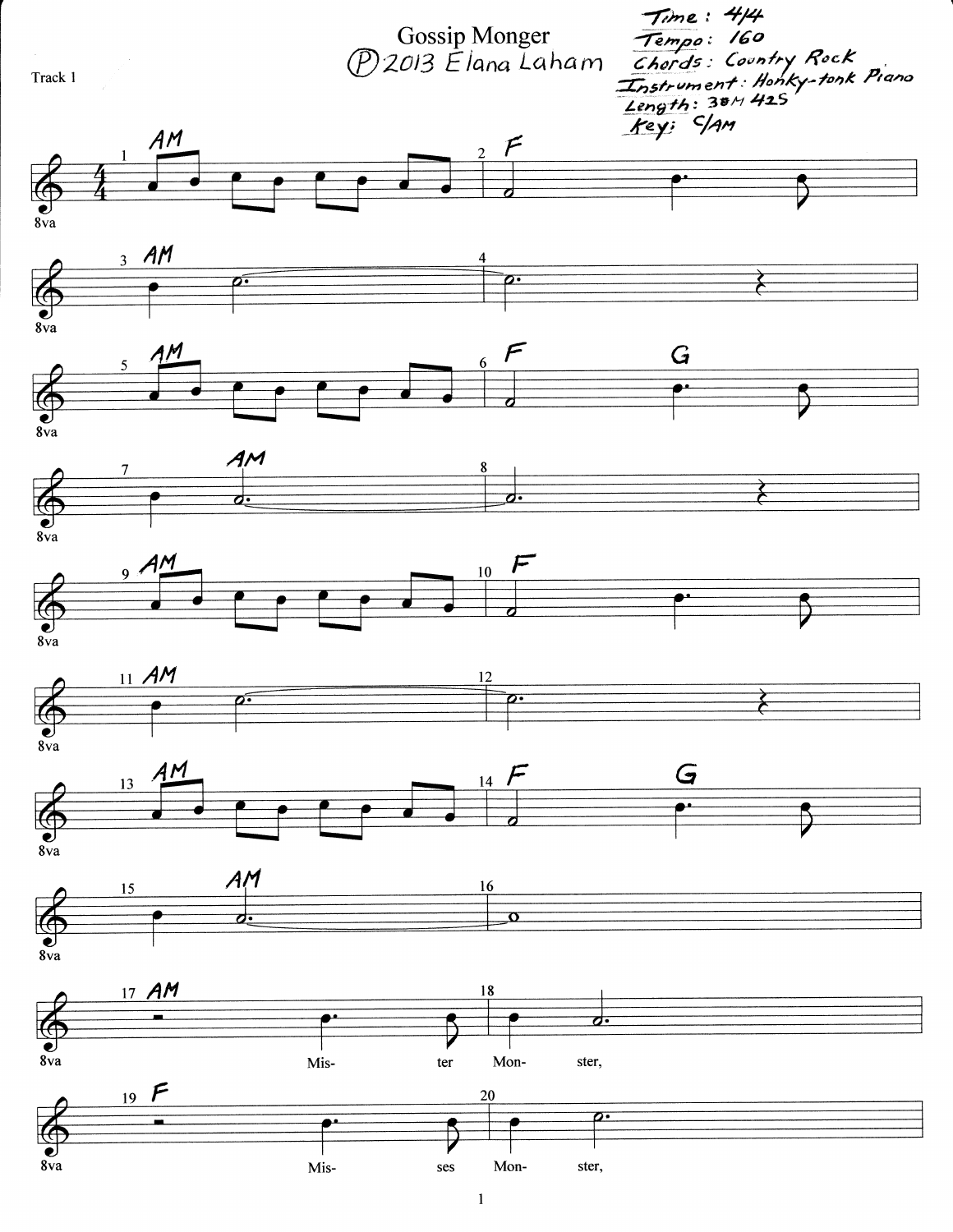Track 1

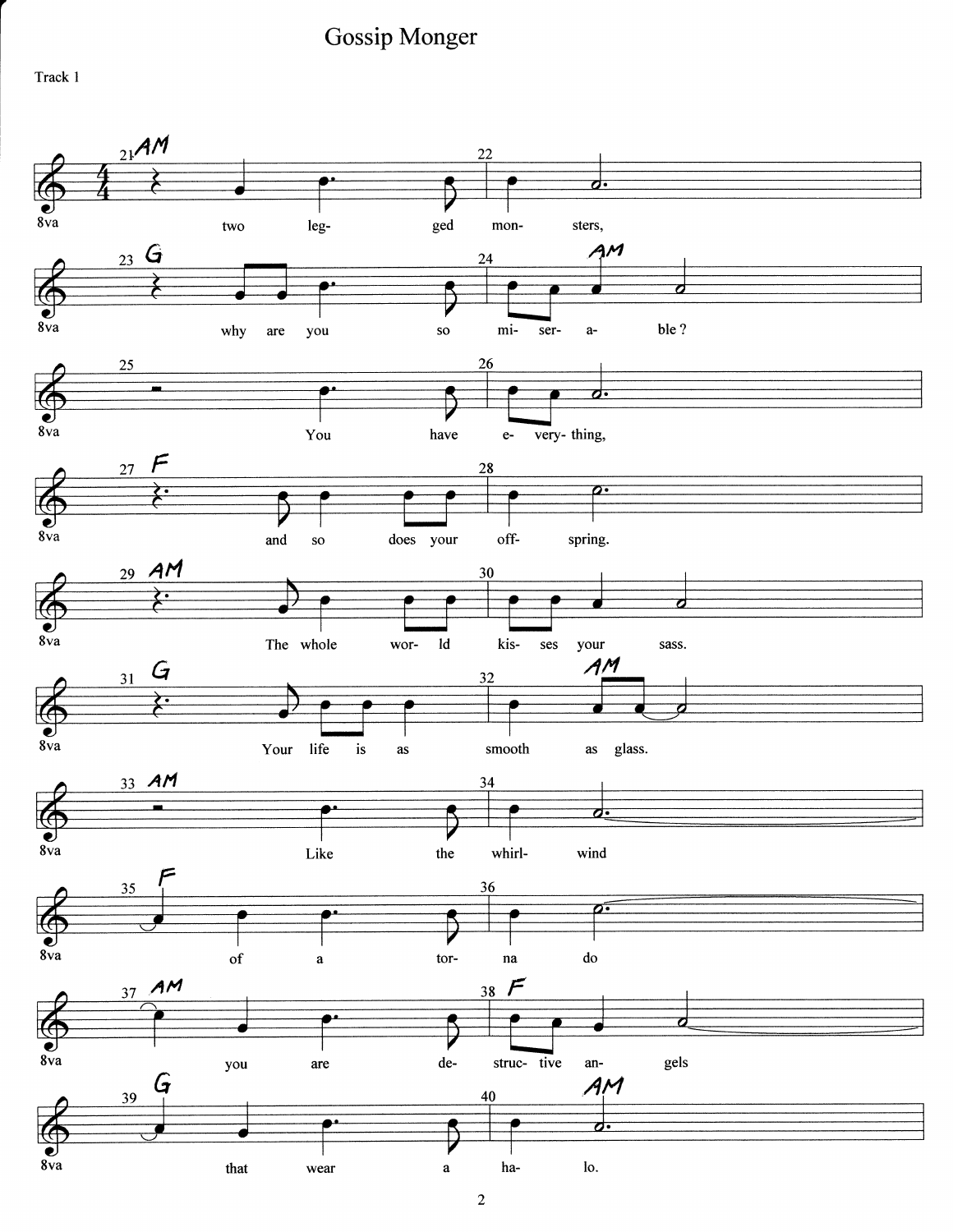Track 1

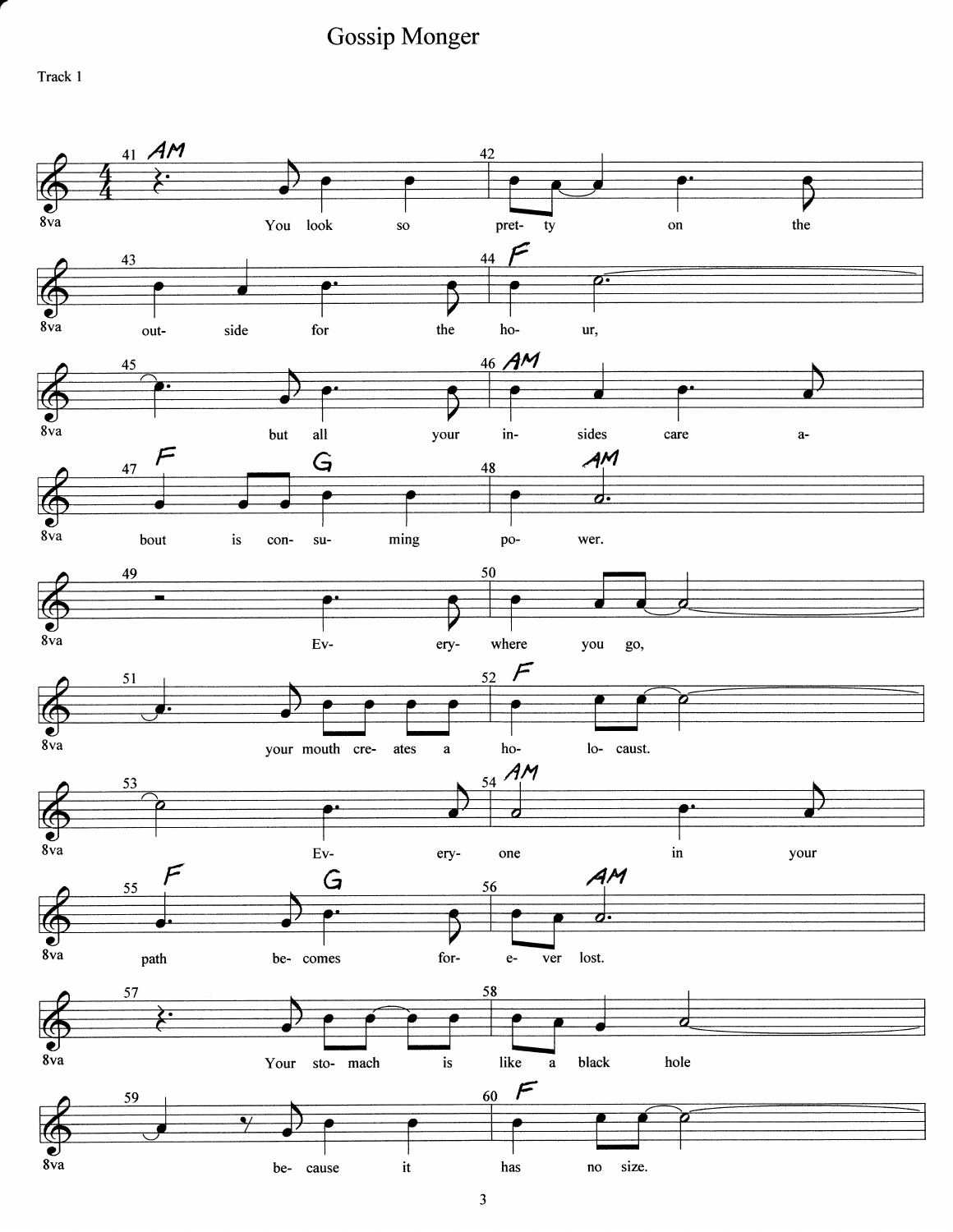**Gossip Monger** 



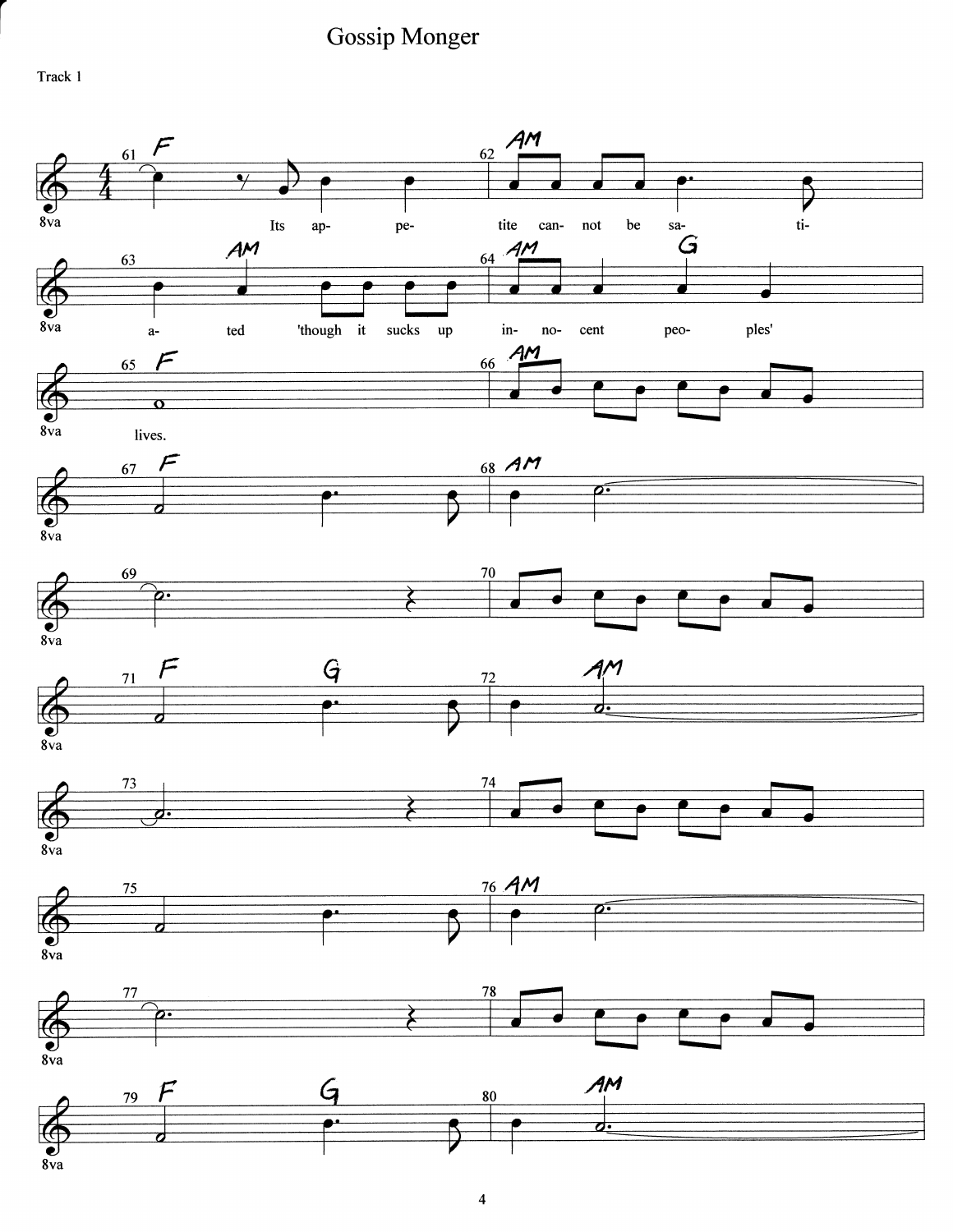**Gossip Monger** 



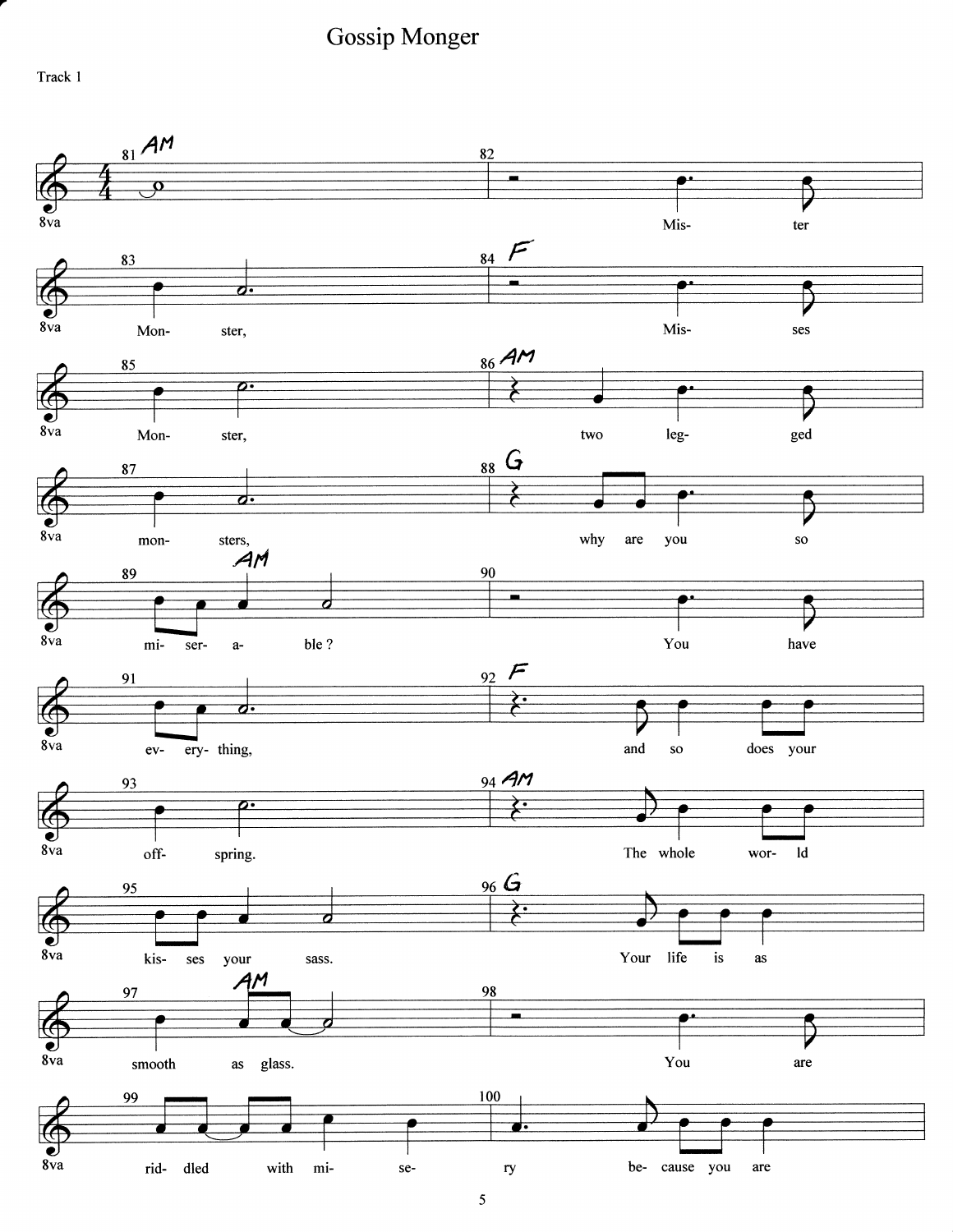Track 1

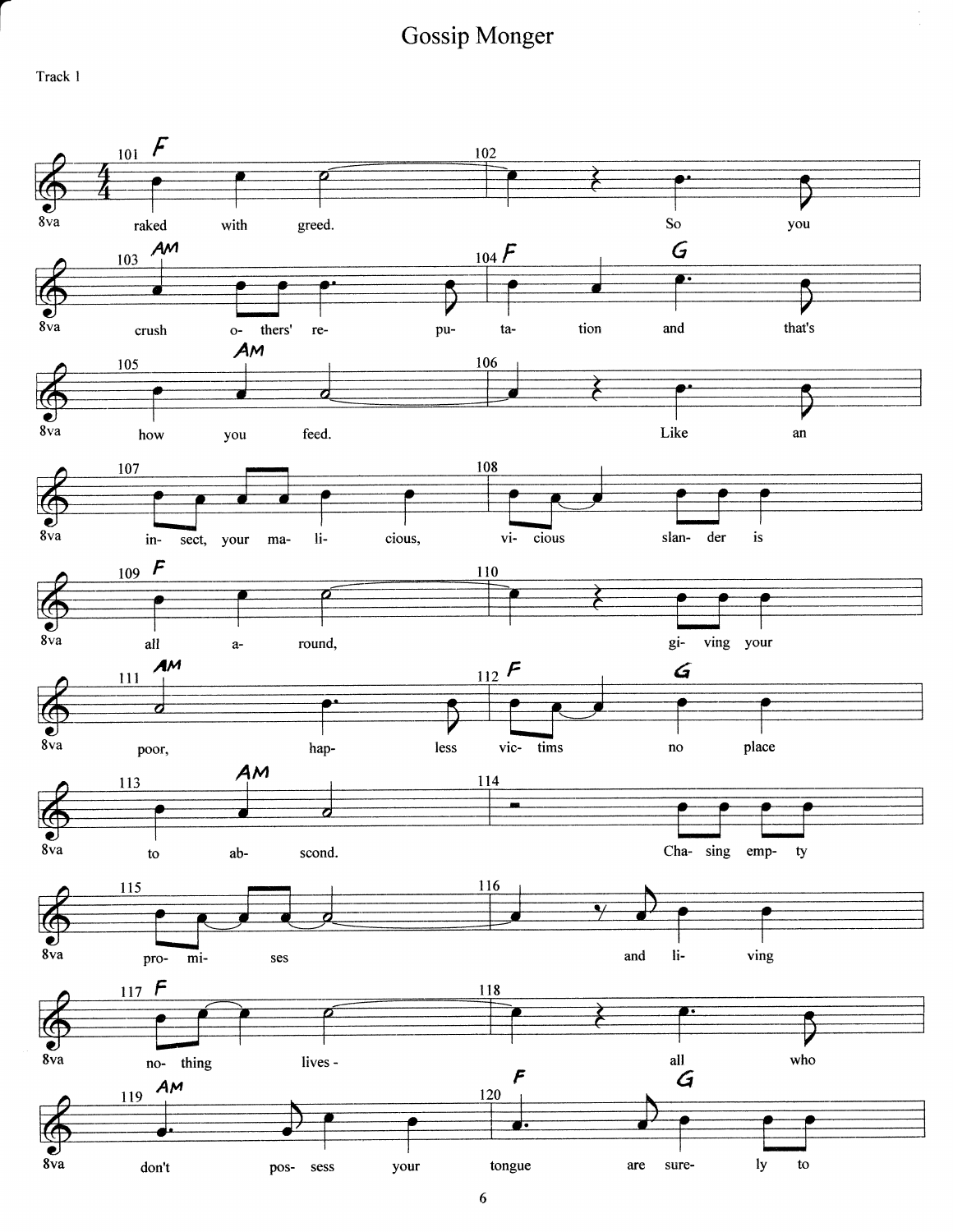Track <sup>1</sup>